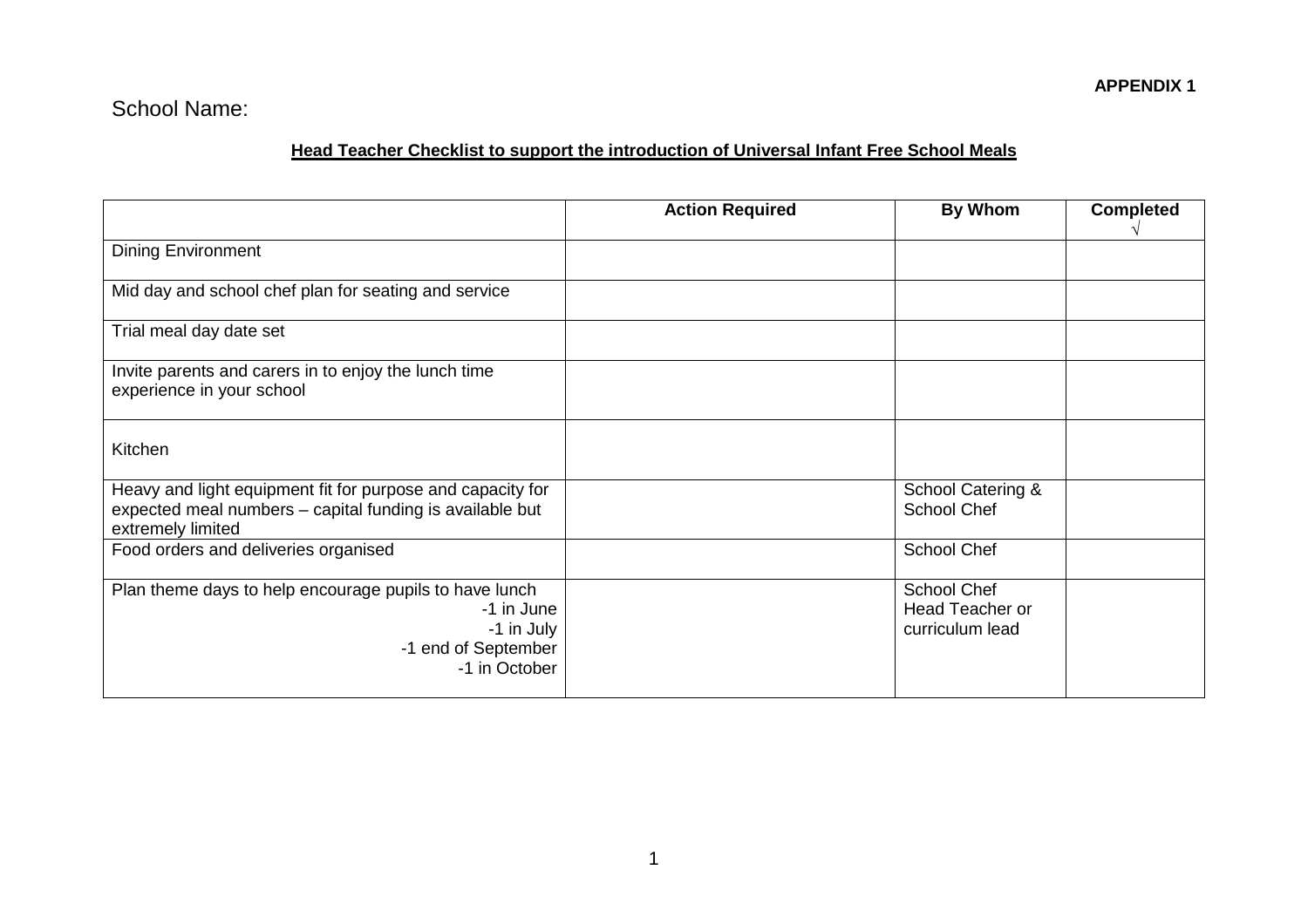| School/School Office                                                                                                                                                                                                                                               |                                                                           |                                               |  |
|--------------------------------------------------------------------------------------------------------------------------------------------------------------------------------------------------------------------------------------------------------------------|---------------------------------------------------------------------------|-----------------------------------------------|--|
| Check SIMs update will identify UIFSM, Pupil Premium<br>Pupils KS1 and KS2                                                                                                                                                                                         |                                                                           | With IT services                              |  |
| Send out booking leaflet to all KS1 pupils - these will be<br>sent to schools at the end of May for distribution                                                                                                                                                   |                                                                           | <b>School Catering to</b><br>provide leaflets |  |
| Return expected meal number form to school chef and to<br>school catering by July                                                                                                                                                                                  | Form to be provided by School Catering<br>as part of Parent/Carer leaflet |                                               |  |
| Before July 2014 - Medical diets are correctly logged and<br>identified to the school chef - Information on WIRED.                                                                                                                                                 |                                                                           |                                               |  |
| Pupil premium registration completed for all KS1 pupils                                                                                                                                                                                                            |                                                                           |                                               |  |
| Update of dinner money collection system for new<br>entitlement                                                                                                                                                                                                    |                                                                           |                                               |  |
| Catering teams will have 2 cleaning days in September to<br>allow then to prepare and receive food orders etc -<br>please ensure there will be access for them to work<br>Monday 1 <sup>st</sup> and Tuesday 2 <sup>nd</sup> September                             |                                                                           |                                               |  |
| Include Pupil Premium registration information in<br>Newsletter/on school web site                                                                                                                                                                                 |                                                                           |                                               |  |
| Include advert for catering casual staff in newsletter/on<br>school web site                                                                                                                                                                                       |                                                                           |                                               |  |
| School Menus on school web site                                                                                                                                                                                                                                    |                                                                           |                                               |  |
| Identified the UIFSM and FSM budget elements of the<br>school budget, the small school support and if an academy<br>claimed funding for light and heavy equipment<br>requirements through the emergency claim process (more<br>information available if required)) |                                                                           |                                               |  |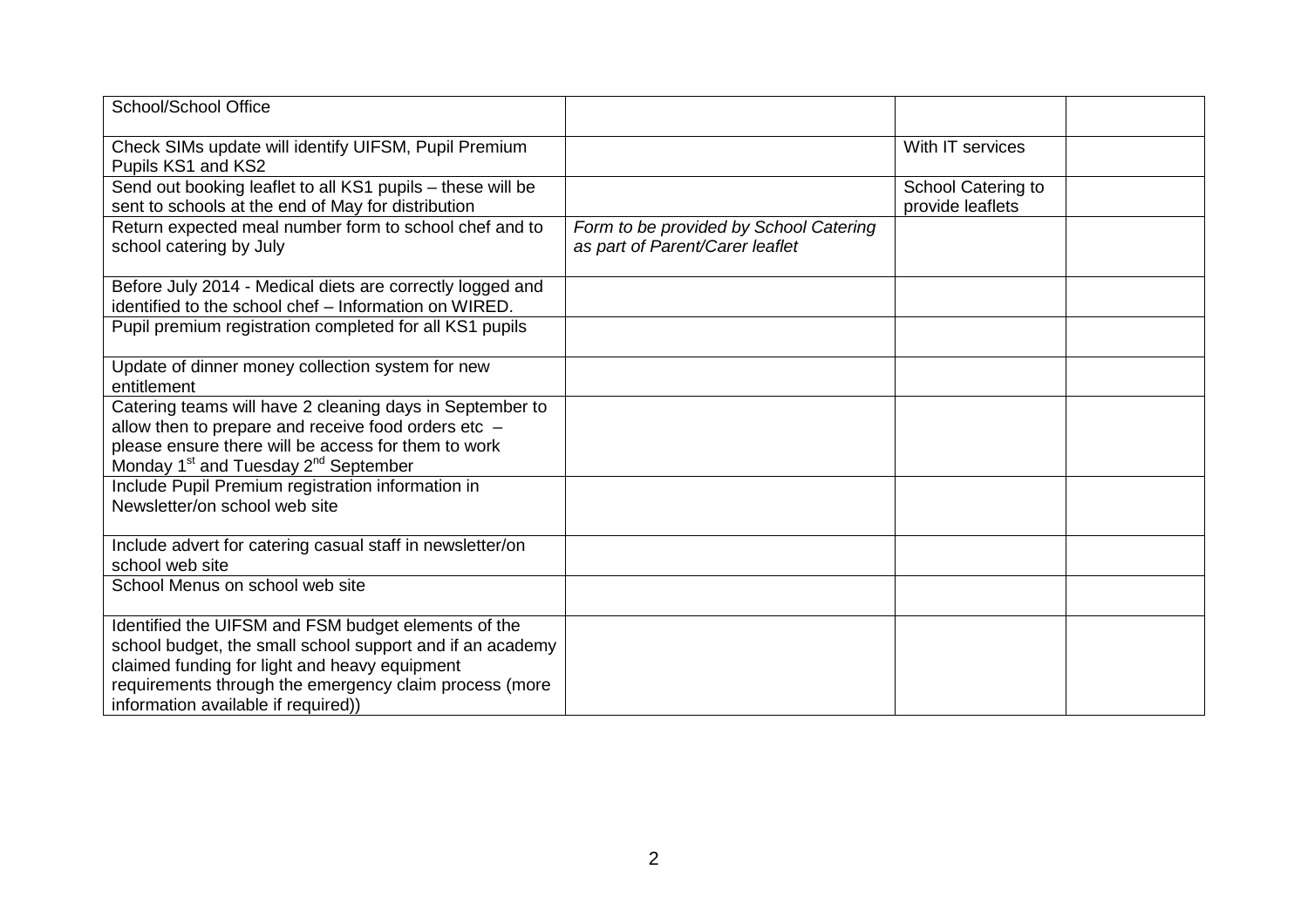## **Frequently Asked Questions**

## **1. How are we going to seat all our pupils within the allotted lunch hour and not impact on curriculum time?**

Currently all pupils are seated at lunch time so whether they are eating sandwiches or a hot meal they should still be able to be accommodated in the current arrangements.

It is important that the dining tables and seats are full as quickly as possible after the start of the lunch hour.

In line with the findings from two national pilots conducted last year, you may wish to consider:

- a single choice for KS1 pupils helping speed up service (vegetarian and special diets can still be looked after)
- family service with pupils seated in 8s may be an option please contact your area catering manager as soon as possible as this requires a large amount of extra equipment ordering which may be in short supply.
- 2 service points in the dining room
- Look at the midday system of bringing pupils in for lunch to ensure there are no gaps in serving hot meals and queues are short but constant
- Have 2 (or 3) lunch sittings this helps with mid day supervision as they are with pupils in the dining room and go outside with the same group and the next sitting comes in with their mid day team so avoiding the necessity for mid days to be finding classes of pupils and having to move from place to place, they can concentrate of pupil supervision.
- Having teaching assistants and teaching staff enjoying a school lunch in the dining room helps with behaviour, speed of eating, learning table manners and encourages a social approach to lunch time. Some schools have a Friday special table where as part of your school recognition programme pupils are allowed to sit at this specially set table with Teachers.

## **2. Will we need more mid day supervisors?**

In most cases this should not be necessary and depends on how you wish to manage sittings and the lunch hour.

## **3. How do we manage separate sandwich dining areas?**

 If it is necessary to seat sandwich pupils in areas separate from where hot meals are served this needs to be laid out and overseen by your midday team – this can be bought as a variation from School Catering at an hourly rate charge for the hours required.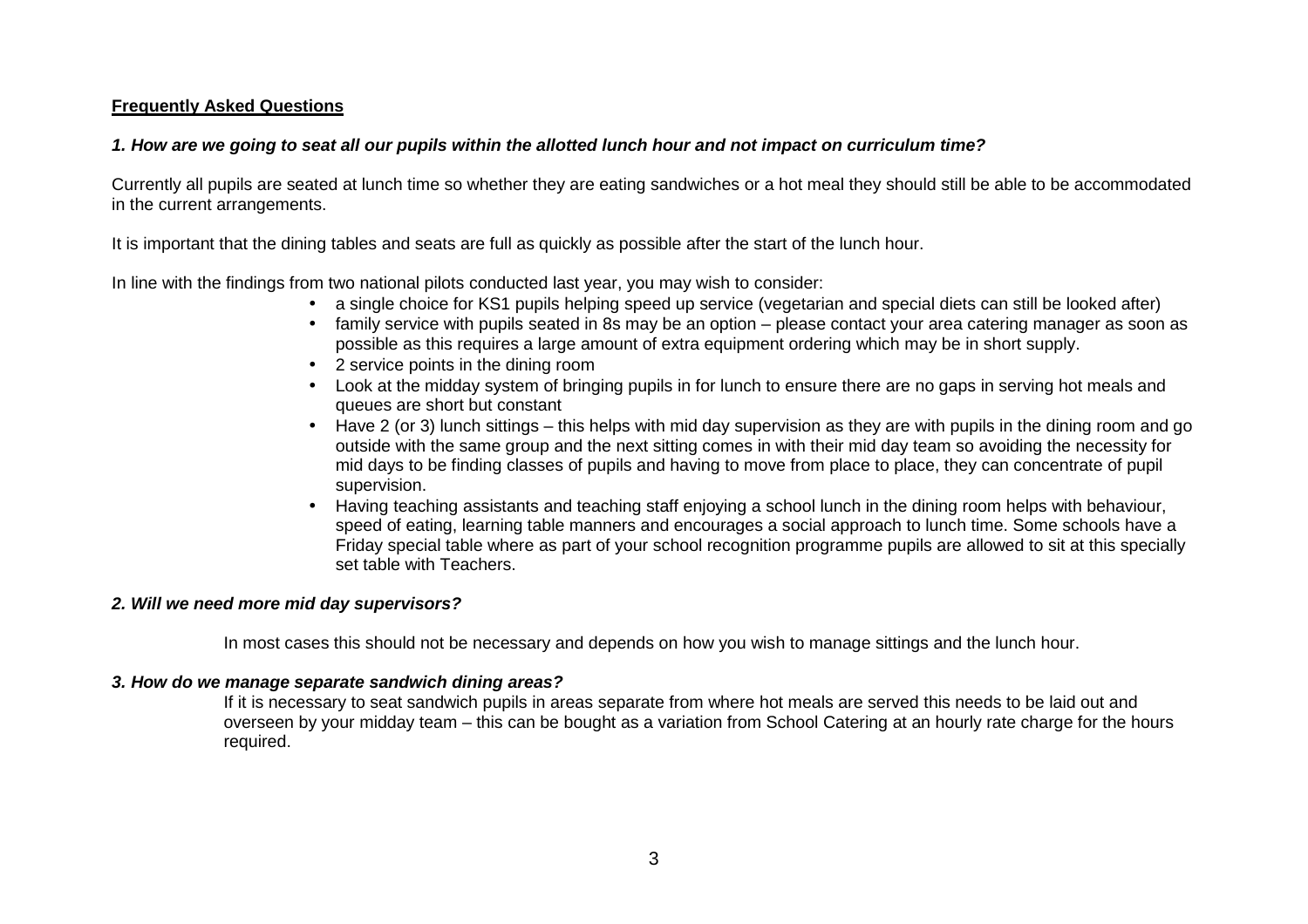#### **4. Can we set up a trial lunch for all entitled pupils?**

**Yes** - If you would like to invite pupils joining Reception in September and those pupils who will be in Year 1 and 2 in September to have lunch on a date in late June and July this would be a great way to test your plans ready for September and can be planned with your School Chef and Mid Day team. The kitchen alterations may not be fully in place but your area manager will ensure the School Chef has the ability to support you – this may involve a simplified menu for the occasion or help from another kitchen – a bit like Christmas Lunch day!!

#### **5. Can parents/carers enjoy the lunch time experience with their child?**

**Yes** – this would be a great way to re-assure parents of what pupils can expect from a School Lunch in September – hopefully making it a little less scary! The meal price is £2.52 for adults as VAT has to be included.

#### 6. How will we manage free UIFSM lunches when pupils are out on school trips?

There will be a special trip lunch menu available, we are buying lunch boxes for packing and sending out on the trip for all pupils entitled to a FSM or UIFSM (it can also be available at the school meal price, currently £2.10 for KS2 pupils if required). Please ensure your School Chef has trip dates as early as possible (ideally 2 weeks in advance) so they can order the necessary food and arrange their hours to prepare food ready for the trip's departure time. Under Environmental Health regulations food may be kept for 4 hours safely however please try and keep these boxes in a cool place when arriving at your destination. .Black waste bags will be sent with the trip to empty food not eaten in to and the boxes are returned to school to be washed by the catering team the next day.

Parents will still need to send drinks for pupils but otherwise lunch is included in your school trip price!

#### **7. How will funding and invoicing work for the new UIFSM?**

As currently with Pupil premium FSM invoicing will be through Biller Direct a month in arrears.

 Meals will be charged at £2.10 (current meal price) for each pupil premium FSM both KS1 and KS1 and at £2.30 for each newly eligible universal infant free school meal.

These figures are based on the amount delegated to you in to your school budget.

It is recommended that budgets are set based on eligible no. of pupils in each category x charge out rate x 125 days (no. of trading days) for the period 1<sup>st</sup> September to 31<sup>st</sup> March 2015. In reality it is anticipated that take up will be in the region of 85% but it is important to maximise the take up of UIFSM in the first year as this will be the indicator used for funding in future years.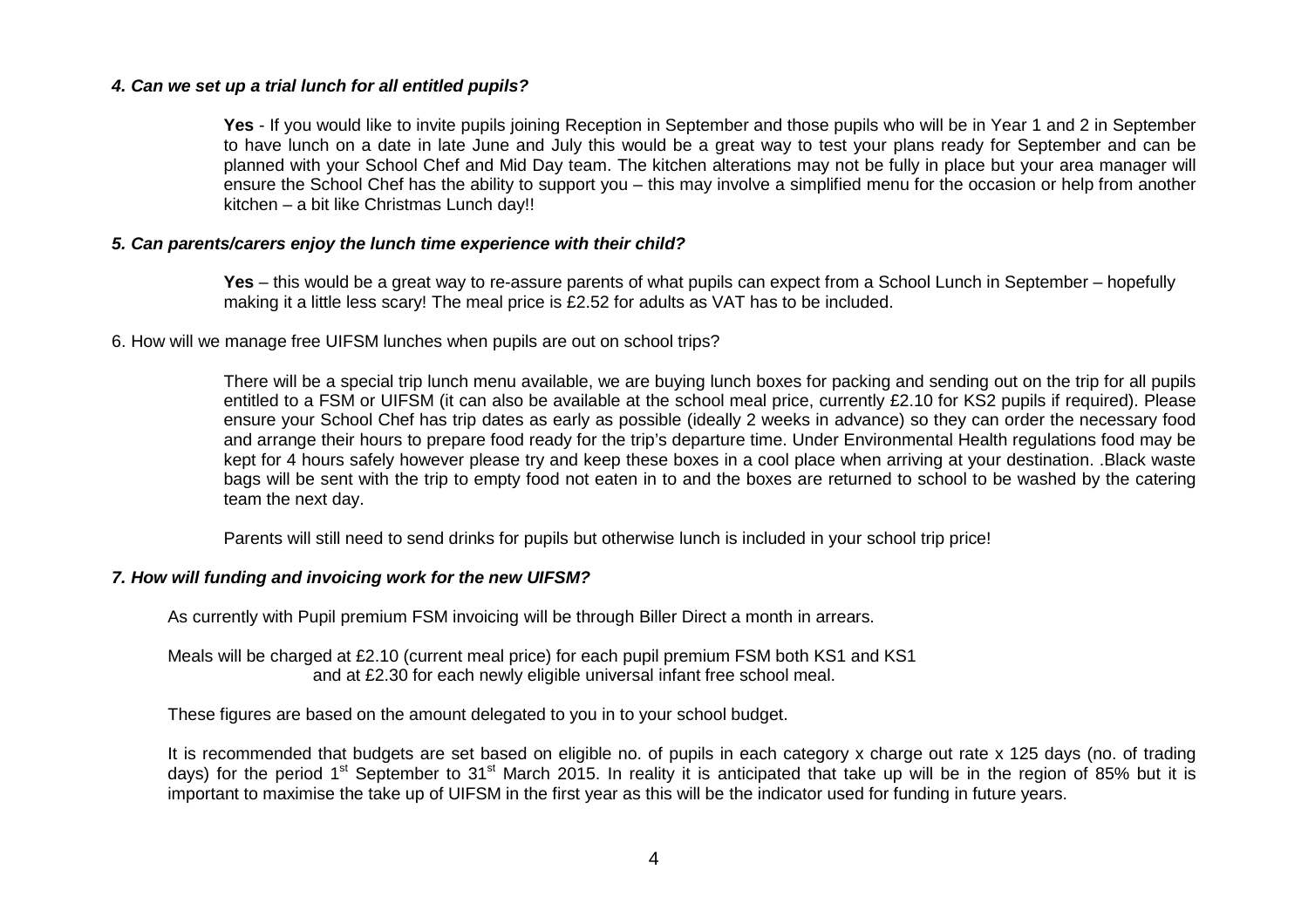#### **8. Our kitchen is not going to have the capacity to produce the number of meals required in September 2014?**

There are a large amount of capital heavy equipment works required throughout Nottinghamshire which has now been prioritised. Projects will not all be complete for 1<sup>st</sup> September but there will be a plan for every school to provide these meals and this will be discussed by each area manager with each School Chef and representative in school as to what they will need to do.

If you are an academy and you have not yet completed an emergency works claim to the Academy Capital Funding scheme this should be completed as quickly as possible as their funding is also likely to be restricted. This should include heavy and light requirements. Again your area catering manager will be able to supply costs and can arrange quotes for heavy equipment from our preferred suppliers.

"Plan B" options to support implementation include:

- Change to production methods in the kitchen allowing some day before production of certain products whilst maintaining compliance with EHO leaislation:
- The use of Hub kitchens to produce meals to our Silver Food for Life standard, using locally sourced produce, this will support where capacity is not sufficient and could include parts of the meal until works can be completed or an ongoing requirement. On site catering teams maybe be asked to move and help at these sites – all instances will be managed on an individual requirement basis;
- Use of suppliers to produce some of our recipes on our behalf this is being tested currently to ensure a consistent quality.

## **9. Where can we get pdf versions of our School Menus?**

 Menus are available on a school by school basis on the Nottinghamshire County Council web site http://www.nottinghamshire.gov.uk/learning/schools/school-dinners/.

Additionally we will be emailing to school offices pdf versions of the posters of the menus in your school. If you have not received these by 1<sup>st</sup>July 2014 please email gillian.whitfield@nottscc.gov.uk and request a copy of either choice or classic single menu (or both is you serve both types of menu although the classic menu is the first line of the choice menu.

## **10. How do we support pupils requiring medical diet adaptations?**

Information on the process for registering special medical diets is available on WIRED and forms for parents to complete on the NCC website http://www.nottinghamshire.gov.uk/learning/schools

Your School Chef has the necessary information and if you have further queries please contact:

helen.gospel@nottscc.gov.uk or donna.baines@nottscc.gov.uk (especially where diets are more complex than normal dietary requirements).